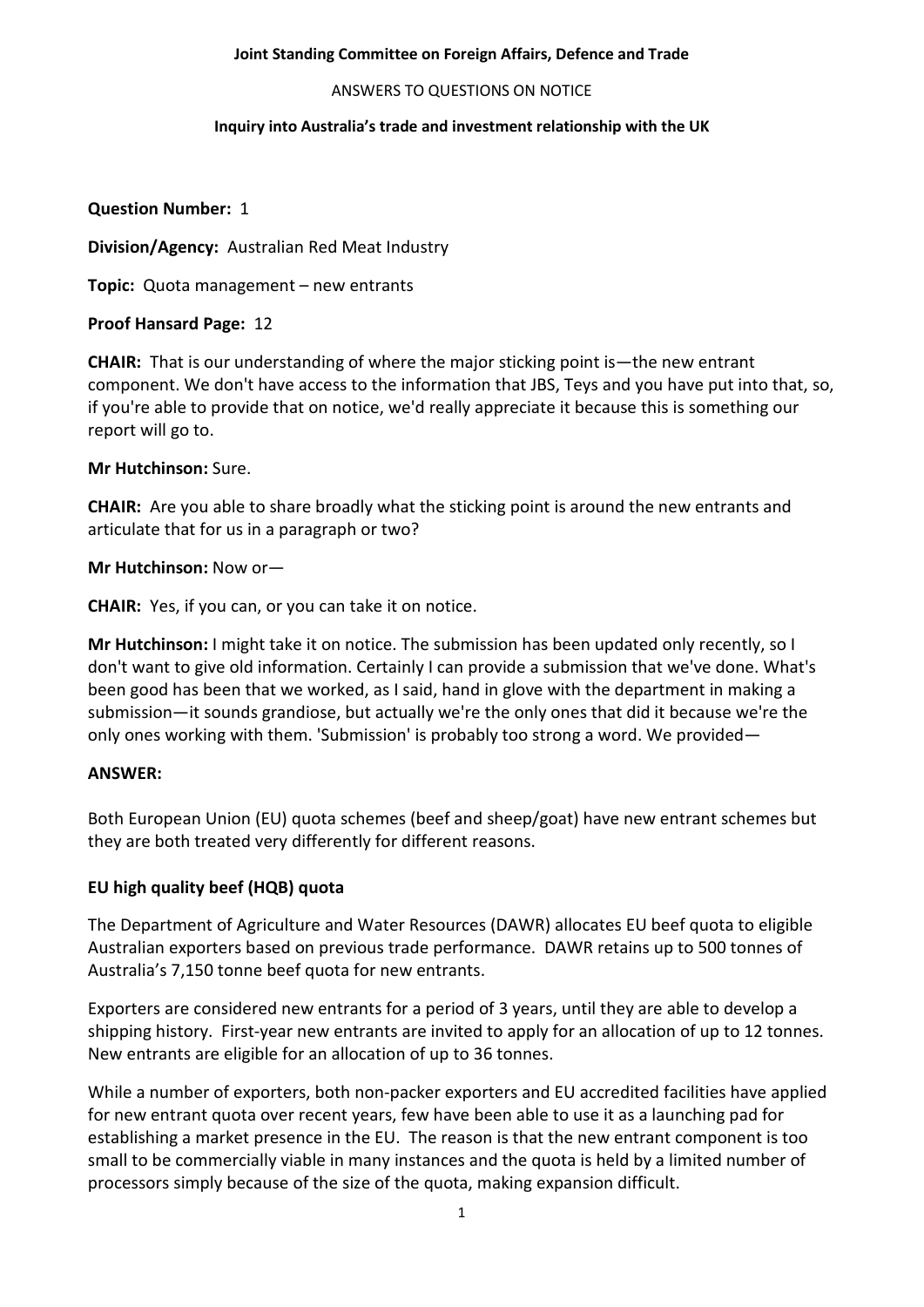## ANSWERS TO QUESTIONS ON NOTICE

# **Inquiry into Australia's trade and investment relationship with the UK**

While it is politically correct to allow for new entrants in quota controlled markets, in most cases the new entrant EU HQB quota allocation is rarely utilised (given its size) and can in fact disrupt the use of the quota. DAWR and AMIC have therefore proposed the amount be increased from 36 to 100 tonnes - but under special conditions. This proposal is still being discussed.

Given that it is a small quota to begin with, already in limited hands, increasing the new entrant allocation to 100 tonnes is unlikely to change the number of new entrants long term unless they have a plan to purchase quota as well and make a long term investment in the market. Those who currently have the quota have already made that investment and therefore want to protect and build on that market share.

Additionally, as the cost of processing plant accreditation to access the EU market is high, ensuring sufficient access to EU quota is necessary to make the cost of accreditation worthwhile and the business viable.

# **EU sheepmeat / goatmeat quota**

The EU sheepmeat / goatmeat quota (19,186 tonnes) operates on the basis of an 80/20 performance scheme, rather than setting aside a specified tonnage allocation for new entrants.

The basis of the 80/20 scheme is to let the market decide who should be a new entrant rather than have Government making that decision as part of a special set-aside tonnage allocation.

In the case of sheepmeat / goatmeat, quota allocation each year is based on 80% of an exporters' shipments to the EU in the previous year and 20% on shipments to global markets. The 20% global component allows a new entrant to generate EU quota by shipping to markets other than the EU first.

If you take 500 tonnes to allocate to new entrants (as per the EU beef quota scheme), it has to come from another eligible exporter's existing quota entitlement. If the new entrant is a nonpacker exporter they still have to go back to the EU accredited packer they took the quota from, to source the product. The 80/20 scheme allows the market to decide that instead.

The Australian Meat Industry Council (AMIC) supports maintaining the 80/20 scheme that underpins the new entrant component of the EU Sheepmeat and Goatmeat scheme – a scheme which has worked well for many years.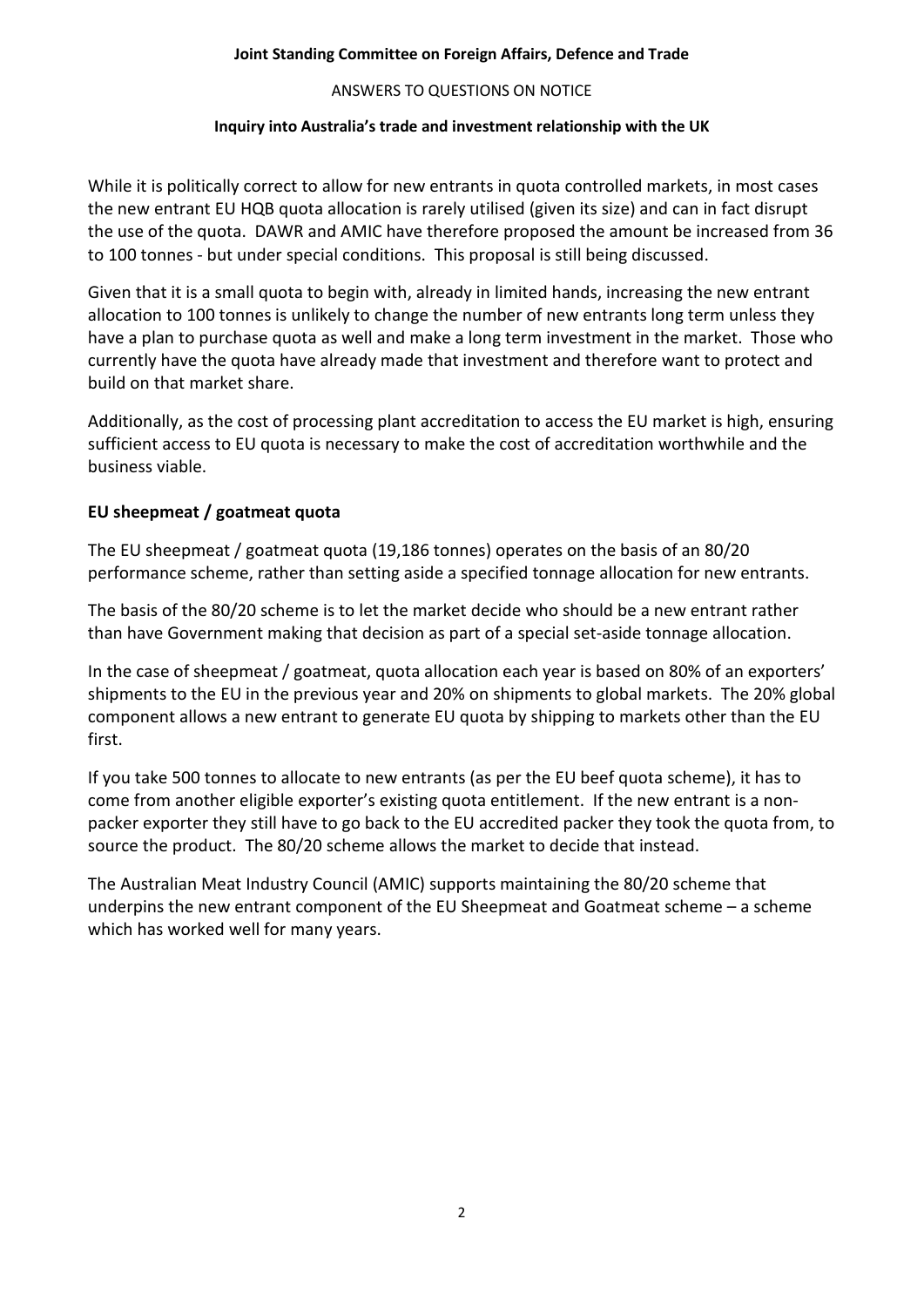#### ANSWERS TO QUESTIONS ON NOTICE

#### **Inquiry into Australia's trade and investment relationship with the UK**

# **Question Number:** 2

**Division/Agency:** Australian Red Meat Industry

**Topic:** Quota management: 80-20

# **Proof Hansard Page:** 13

**Dr Giles:** The first thing I'd prefer to say is that, looking forward with any UK FTA, what we're looking for is liberal access. We're not looking at quotas. Today, we're here to look at where we go with the UK FTA and that trade relationship, so our position is that with the quota position we should be moving towards looking at more of a liberal trade position.

**CHAIR:** Okay. Obviously you would be seeking a change, then, to 80-20 for that to be realised?

**Dr Giles:** I'm not in a position to comment on that. I haven't got board backing. I can take that on notice.

**CHAIR:** Yes, could you take that on notice. Thank you. I know we started out looking at the UK but, after a lot of academics and Germans and others coming to our committee to talk about the EU, we're probably going to end up commenting on both a bit. I'd really appreciate your advice on that. Mr Kimmorley, goat on 80-20 quotas?

**Mr Kimmorley:** The same thing: I'd like to come back to it.

## **ANSWER:**

The 80/20 quota allocation scheme for EU sheepmeat and goatmeat quota has worked well for many years and allows the market to decide who should be a new entrant rather than have Government making that decision as part of a special allocation.

As per AMIC's response, quota allocation each year is based on 80% of prior year shipments to the EU and 20% on shipments to global markets. The 20% global component allows new entrants to generate EU quota by shipping to other markets. The 80/20 component provides a diversification factor to encourage exporters to seek other markets in order to earn quota for the EU and also to relieve pressure from the quota controlled EU market.

The Sheepmeat Council of Australia (SCA) supports the 80/20 system as a quota allocation mechanism under the current EU sheepmeat market access arrangements.